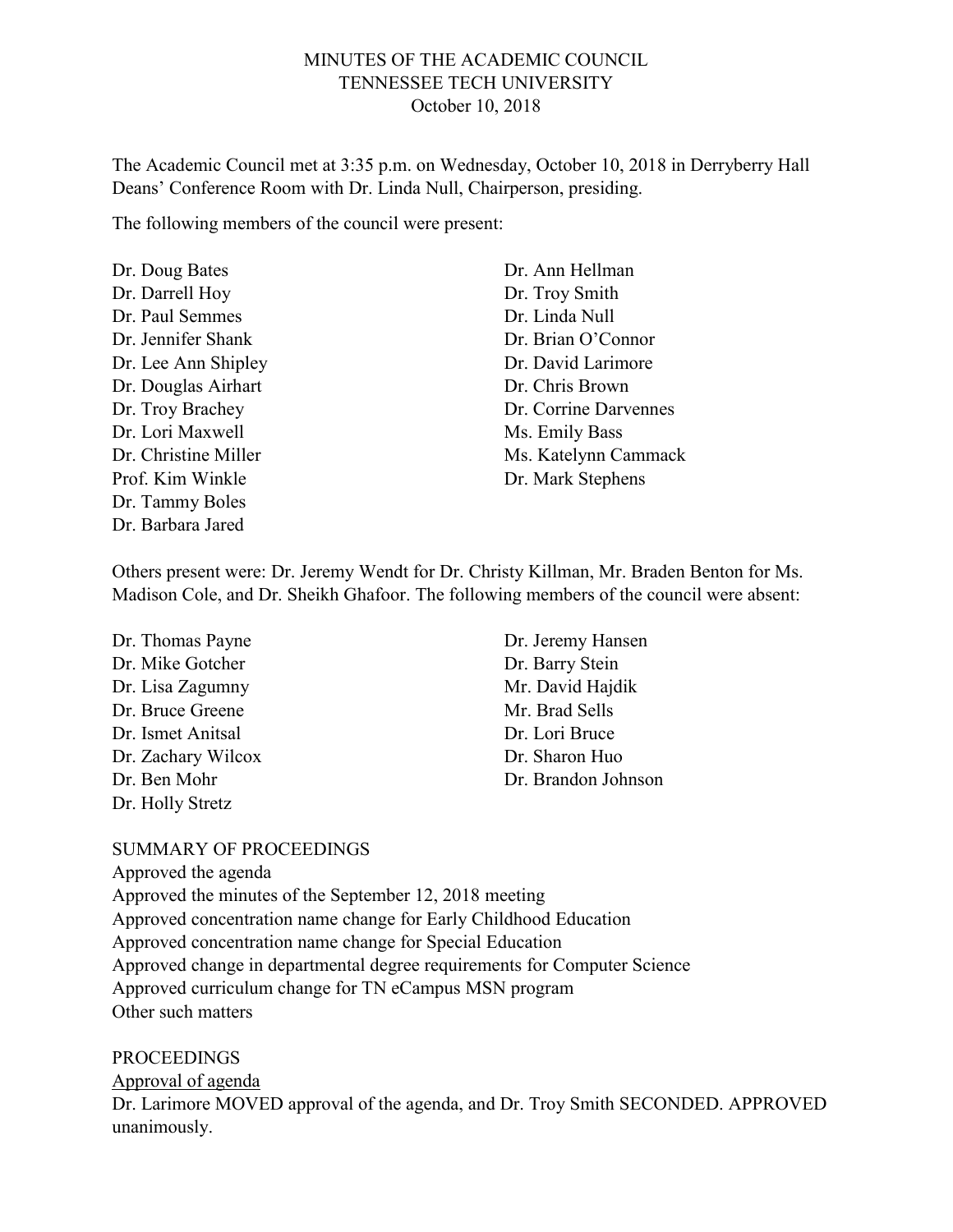### Approval of minutes- September 12, 2018

Dr. Larimore MOVED approval of the minutes from the September 12, 2018 Academic Council meeting, and Dr. Doug Bates SECONDED. APPROVED unanimously.

Approval of the concentration name change for Early Childhood Education, B.S. Dr. Jeremy Wendt presented a request to change the name of a concentration under the Early Childhood Education B.S. degree from Non-Licensure to Practitioner. The department felt that the current name of Early Childhood Education, Non-Licensure does not adequately share the purpose of the program and could be interpreted as a "lesser" path. Dr. Wendt MOVED approval of this name change, and Dr. Maxwell SECONDED. The change was APPROVED unanimously.

### Approval of the concentration name change for Special Education, B.S.

Dr. Jeremy Wendt presented a request to change the name of a concentration under the Special Education B.S. degree from Non-Licensure to Practitioner. The department felt that the title current title underscores the licensure/school-based aspect of special education, rather than the practical application of techniques emphasized throughout the program. The proposed name change is meant to be more representative of the program of study and may help assist in recruiting new students to the program. Dr. Wendt MOVED approval of the name change, and Dr. Maxwell SECONDED. The change was APPROVED unanimously.

### Approval of change in departmental degree requirements for Computer Science

Dr. Sheikh Ghafoor presented a request to change the degree program requirements for an MS degree in Computer Science, both the Thesis and Non-Thesis options. Non-substantial changes were made to the credit hour requirements and to the wording of the requirements in order that they reflect the current program. These requirements, and the wording in the catalog, had not been updated since the creation of the program. Dr. Hoy MOVED approval of these changes, and Dr. Larimore SECONDED. The motion was APPROVED unanimously.

# Approval of changes to the TN eCampus MSN program curriculum

Dr. Barbara Jared presented a request to change the requirements for the Accelerated Doctor of Nursing program for students with a bachelor's degree in another discipline. The requirements for this program had not been evaluated or updated since 2003. The goal for the proposed reduction to credit hours is to reduce redundancy in content, decrease the need for faculty resources including the faculty advisement load, increase enrollment in the program, and accelerate progression rates toward completion of degree requirements for current and future students. This is a substantive change and will require the submission of a substantive change letter from the TN eCampus Executive Director of Nursing on behalf of the MSN program partnership to the Accreditation Commission for Education in Nursing and to SACS six months prior to the implementation of the requested changes. Dr. Jared MOVED to approve these changes, and Dr. Darvennes SECONDED. The motion was APPROVED unanimously.

### Other Such Matters

Dr. Airhart requested status of the Academic Calendar. Dr. Null advised Dr. Bruce was in the process of forming a committee.